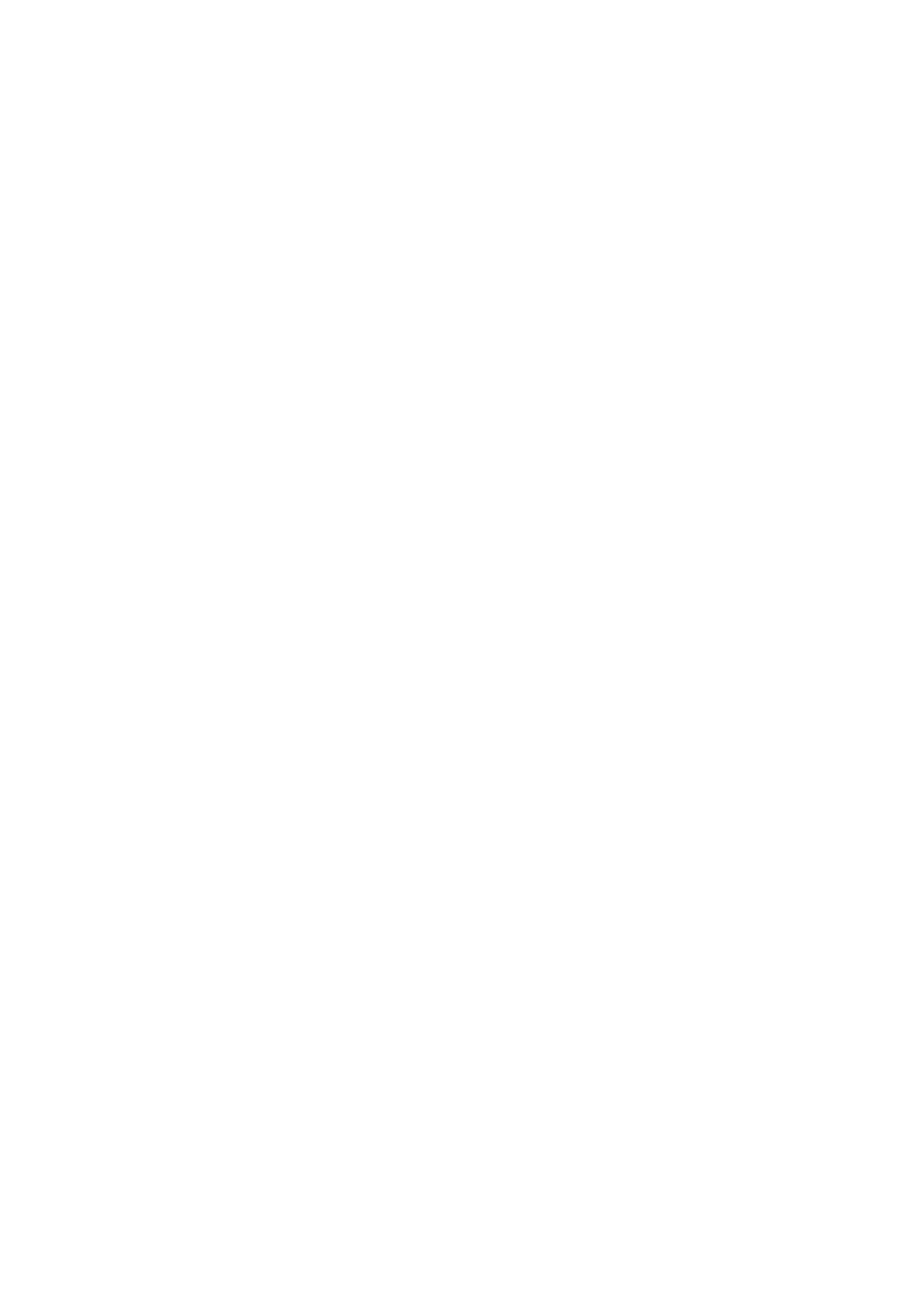

| <b>1.0 INTRODUCTION</b>                                                                               | 2                |
|-------------------------------------------------------------------------------------------------------|------------------|
| <b>2.0 INSTALLATION</b>                                                                               | 3                |
| <b>2.1 ISOPOWER RACK MOUNT</b><br>2.2 ISOPOWER WALL MOUNT<br>2.3 ISOPORT MODULE<br>2.4 ISONODE MODULE | 3<br>3<br>4<br>7 |
| <b>3.0 CABLE SELECTION</b>                                                                            | 8                |
| <b>4.0 SPECIFICATIONS</b>                                                                             | 9                |
| 4.1 ISOPOWER SPECIFICATIONS<br><b>4.2 ISOPORT SPECIFICATIONS</b><br>4.3 ISONODE SPECIFICATIONS        | 9<br>9<br>9      |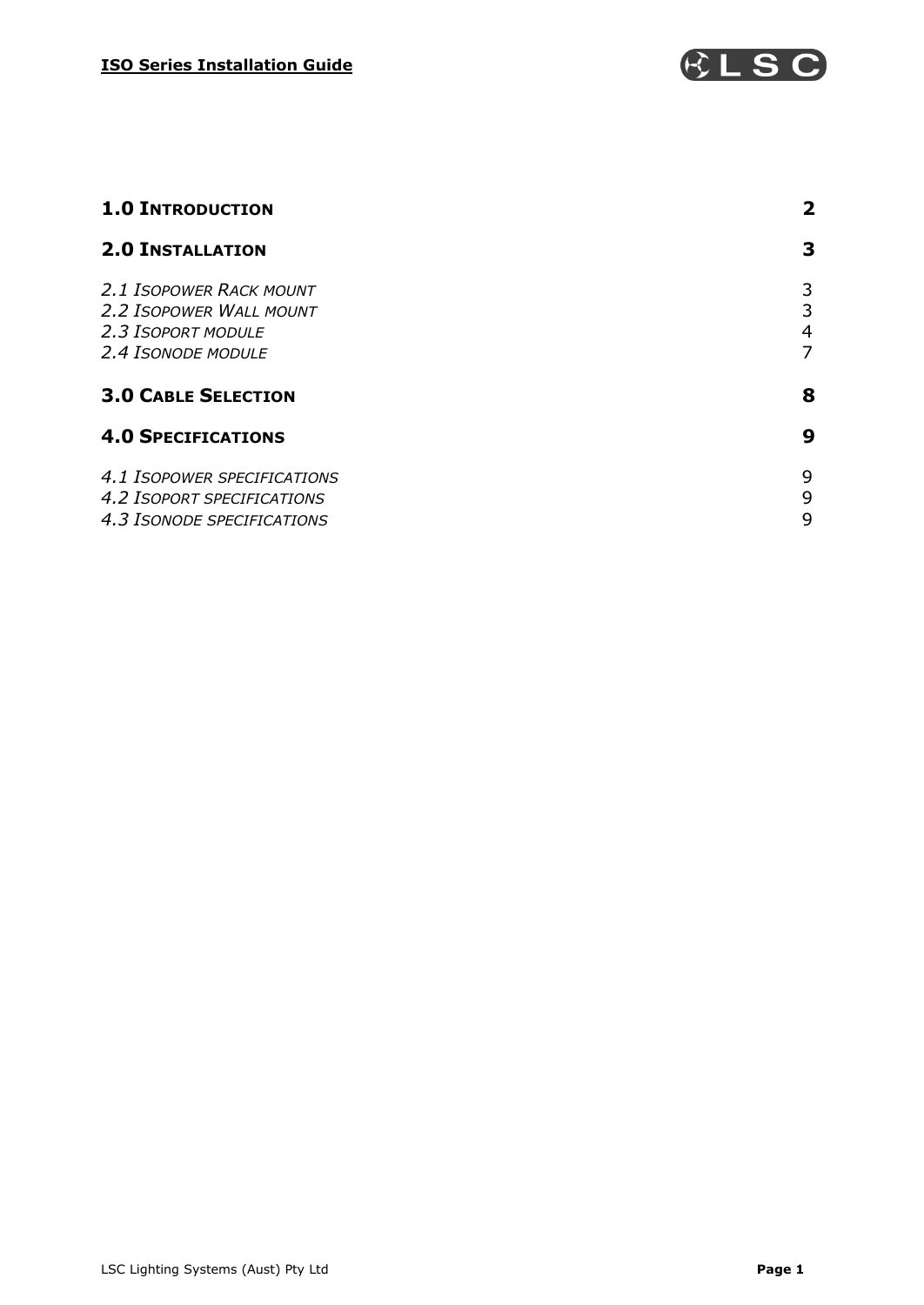

# **1.0 Introduction**

The DNA (Distributed Network Advantage) system is a collection of components that are interconnected to provide a versatile DMX512 distributed network. The ISOseries of products are part of the DNA system and consist of the following devices:

**ISOpower** – A 2RU rackmounted or wall mounted power source that supplies +24VDC power to the **ISOport** and **ISOnode** network products. The rackmount unit can power upto 32 **ISOport**/**ISOnode** modules where the wall mount unit will power upto 12 **ISOport**/**ISOnode** modules. The rackmount unit has integrated front panel indicators that display operational status.



*ISOport* – A wall mounted DMX512 data outlet that is electrically isolated and buffered, with integrated Power and DMX data indicators. The **ISOport** is available with one, two or three XLR 5 pin output ports where each output port can drive upto 32 DMX512 devices. Input to output relationships and end of line termination can also be configured during installation. The **ISOport** is powered from a 24VDC nominal power supply.



**ISOnode** – A wall mounted DMX512 data inlet that is electrically isolated and buffered, with integrated Power, upstream data and input data indicators. The **ISOnode** has a XLR 5 pin input connector that senses when a transmitting device has been connected and disconnects the upstream DMX512 data, allowing the transmitting source to control all devices connected downstream. If the transmitting source is removed or simply stops sending data, the **ISOnode** will automatically reconnect the upstream data to all devices downstream and restore network communication. The **ISOnode** is powered from a 24VDC nominal power supply.

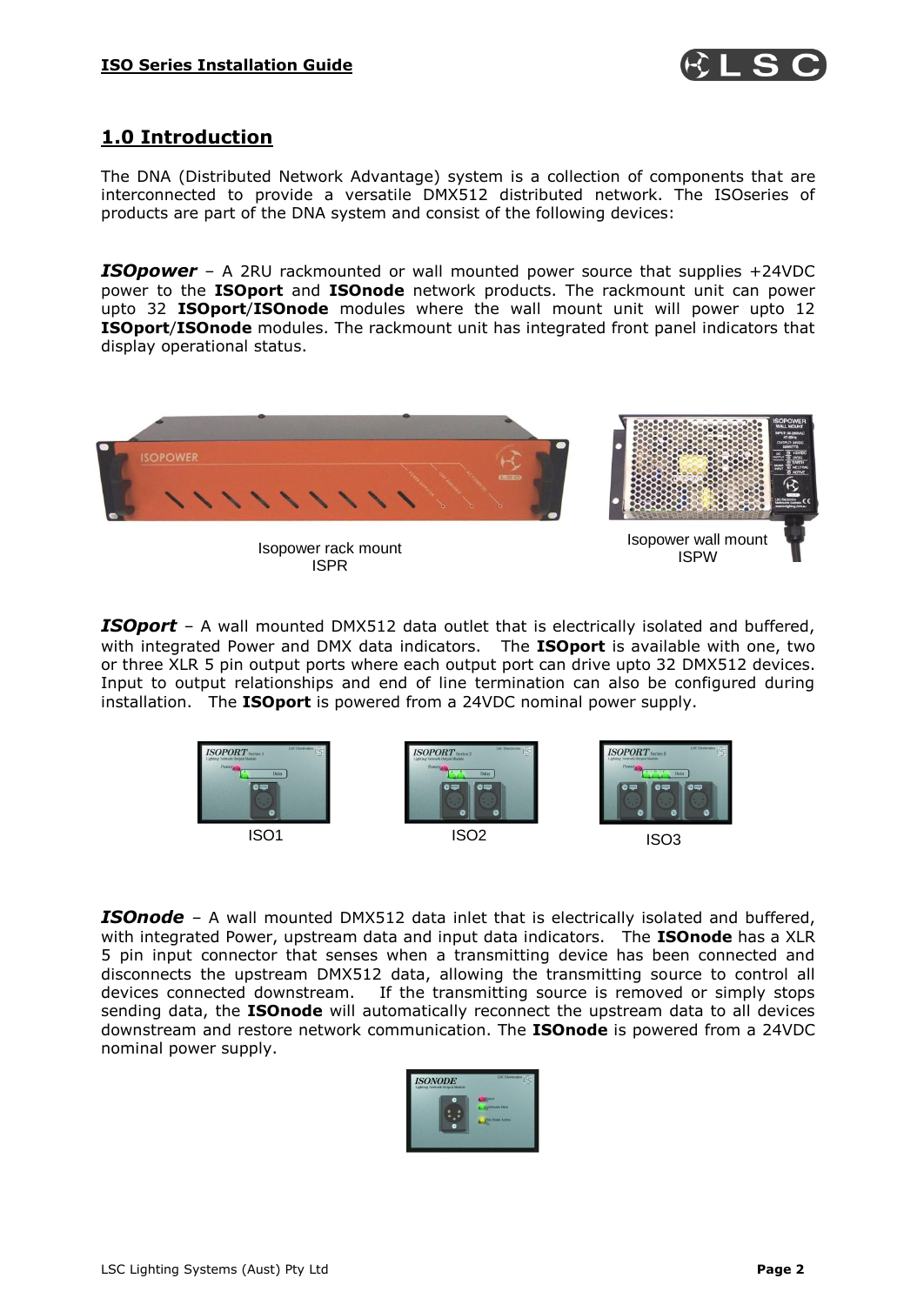

# **2.0 Installation**

#### *2.1 ISOpower Rack mount*

The **ISOpower** (ISPR) is designed for 19" rack installation. All connections are made at the rear of the chassis. The mains power supply is connected to the IEC input connector. Two 24VDC outputs are provided on 4mm" screw terminals. Output 1 and output 2 are internally hardwired together which allows multiple **ISOpowers** to be connected together for larger installations where load sharing and system redundancy is required.



ISPR connections at rear of chassis

#### *2.2 ISOpower Wall mount*

The **ISOpower** (ISPW) can be installed onto any flat horizontal or vertical surface. Four mounting holes are located in each corner of the chassis. A protective cover at one end details the connector configuration for the screw terminals found underneath the cover.



ISPW connections with cover removed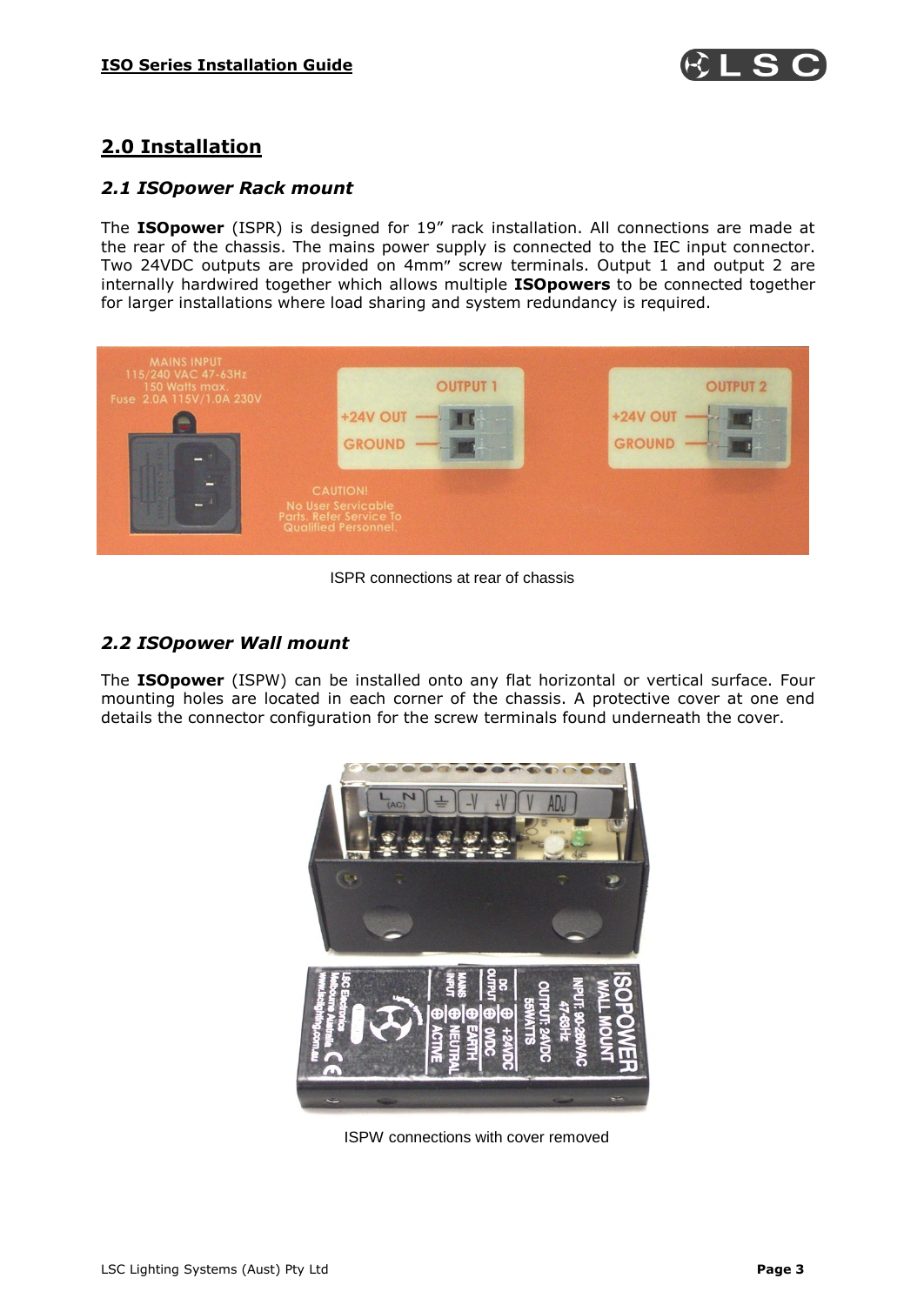

#### *2.3 ISOport module*

Each **ISOport** module is supplied inside a metal installation housing that contains internal electronics which can be configured to suit individual installation requirements. The picture below shows a disassembled **ISOport** series 1.



#### **ISOport installation procedure.**

- 1. Remove the two screws located on the front panel.
- 2. Separate the front panel and associated electronics from the installation housing (as shown above).
- 3. Locate the installation housing in the desired location and secure it using the four mounting holes located at the back of the housing. Four conduit ducting holes are provided in the installation housing.
- 4. Configure the **ISOport** input to output relationships with jumper LK1 as shown in table 1 on page 5.
- 5. Configure the **ISOport** input terminations if required. Refer to figure 1 on page 5.
- 6. Connect the DMX512 data and power input wiring to the screw terminal wiring strip as detailed in table 2 on page 6.
- 7. Replace the front panel electronics into the metal housing and secure with the two screws.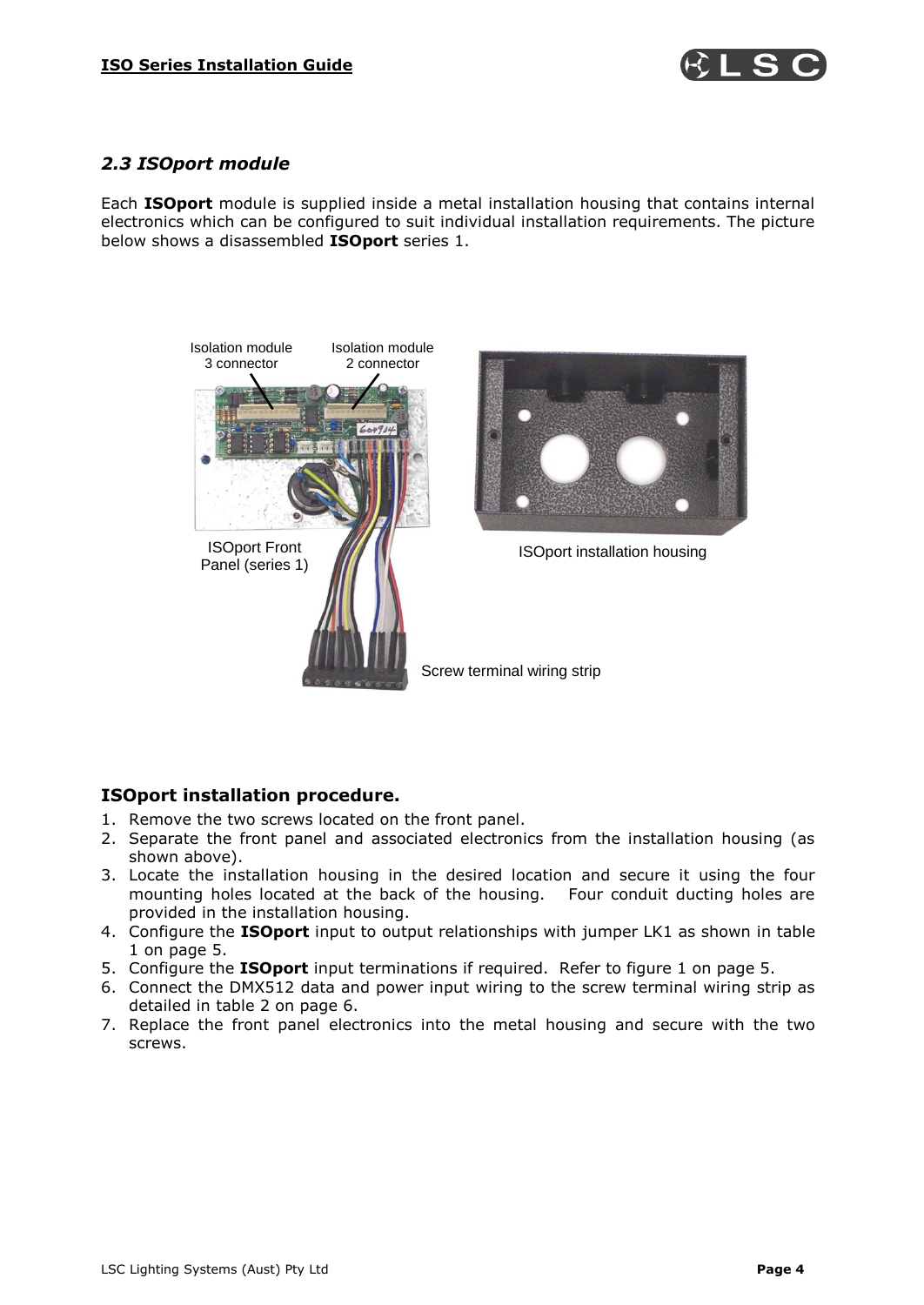

#### **Table 1 - ISOport Configuration options** (ISOport series 2 and 3 only)

The **ISOport** allows various input to output relationships to be configured. These options are configured by moving jumper LK1 on the isolation module to the desired position as shown in the diagram below.





| Input to output relationship                             | <b>Isolation mod. 2</b> | <b>Isolation mod. 3</b> |
|----------------------------------------------------------|-------------------------|-------------------------|
| DMX A Input > Output 1                                   |                         |                         |
| DMX B Input > Output 2                                   | LK1 UP                  | LK1 UP                  |
| DMX C Input > Output 3 ( <b>ISOport</b> Series 3 only)   |                         |                         |
| DMX A Input > Output 1                                   |                         |                         |
| DMX A Input > Output 2                                   | LK1 DOWN                | LK1 DOWN                |
| DMX A Input $>$ Output 3 ( <b>ISOport</b> Series 3 only) |                         |                         |
| DMX A Input > Output 1                                   |                         |                         |
| DMX A Input > Output 2                                   | LK1 DOWN                | LK1 UP                  |
| DMX C Input $>$ Output 3 (ISOport Series 3 only)         |                         |                         |
| DMX A Input > Output 1                                   |                         |                         |
| DMX B Input > Output 2                                   | LK1 UP                  | LK1 DOWN                |
| DMX A Input $>$ Output 3 ( <b>ISOport</b> Series 3 only) |                         |                         |

#### **Figure 1 - ISOport DMX512 input termination.**

The **ISOport** has integrated input termination resistors that can be used when the **ISOport** is at the end of the DMX512 network and requires end of line termination. Each DMX512 input can be terminated by installing a jumper across the terminals shown below.

DMX C input DMX B input DMX A input (shown terminated)

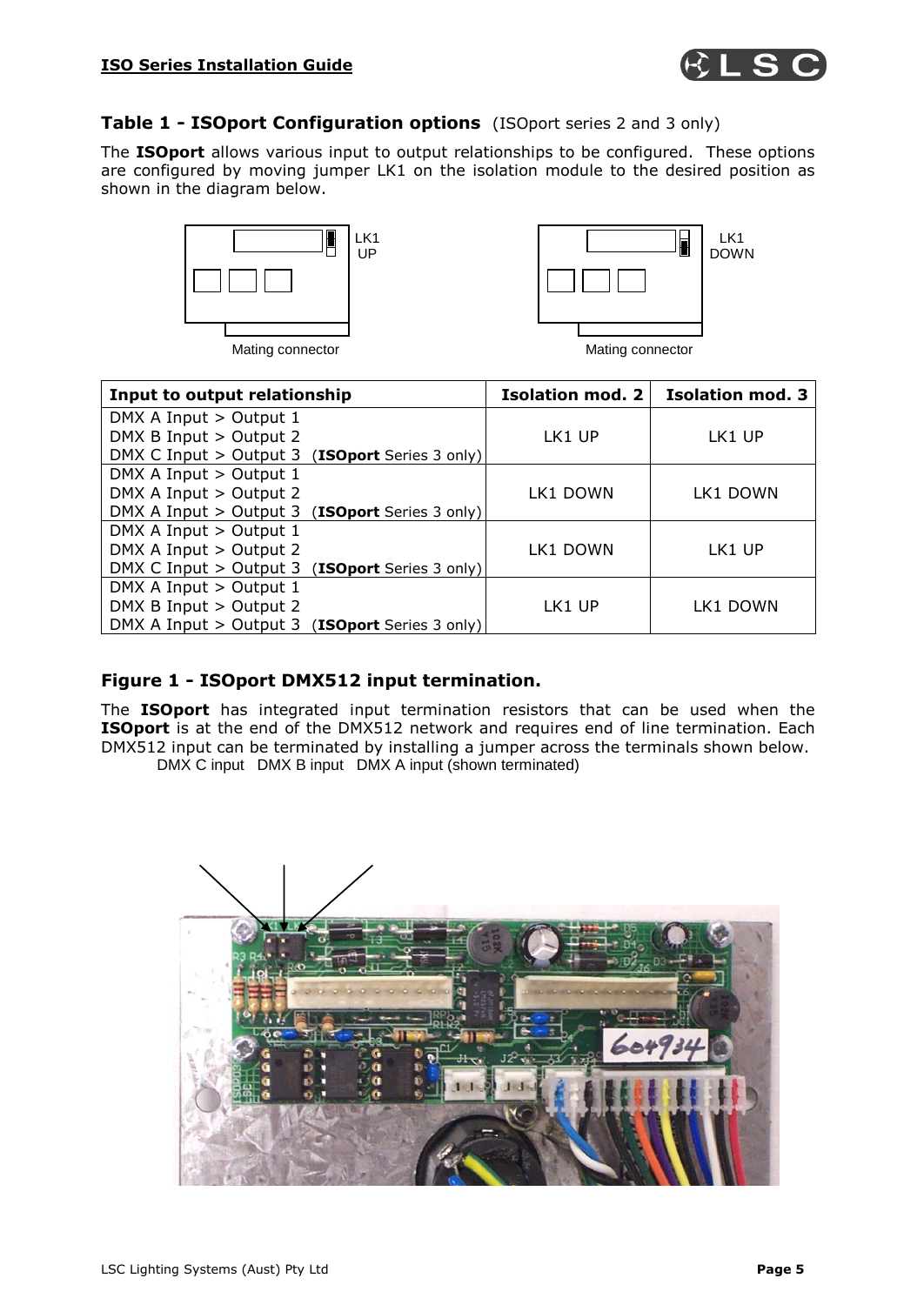

| <b>Terminal</b> | <b>Color</b>  | <b>Signal Description</b> |
|-----------------|---------------|---------------------------|
|                 | <b>RED</b>    | +24VDC Power              |
| $\overline{2}$  | <b>BLACK</b>  | Power supply ground       |
| 3               | <b>WHITE</b>  | $DMX A + input$           |
| 4               | <b>BLUE</b>   | DMX A - input             |
| 5               | <b>BLACK</b>  | COM A                     |
| 6               | <b>YELLOW</b> | $DMX B + input$           |
| 7               | <b>VIOLET</b> | DMX B - input             |
| 8               | <b>ORANGE</b> | $DMX C + input$           |
| 9               | <b>GREEN</b>  | DMX C - input             |
| 10              | <b>BLACK</b>  | COM B and COM C           |

# **Table 2 - ISOport DMX512 input wiring detail.**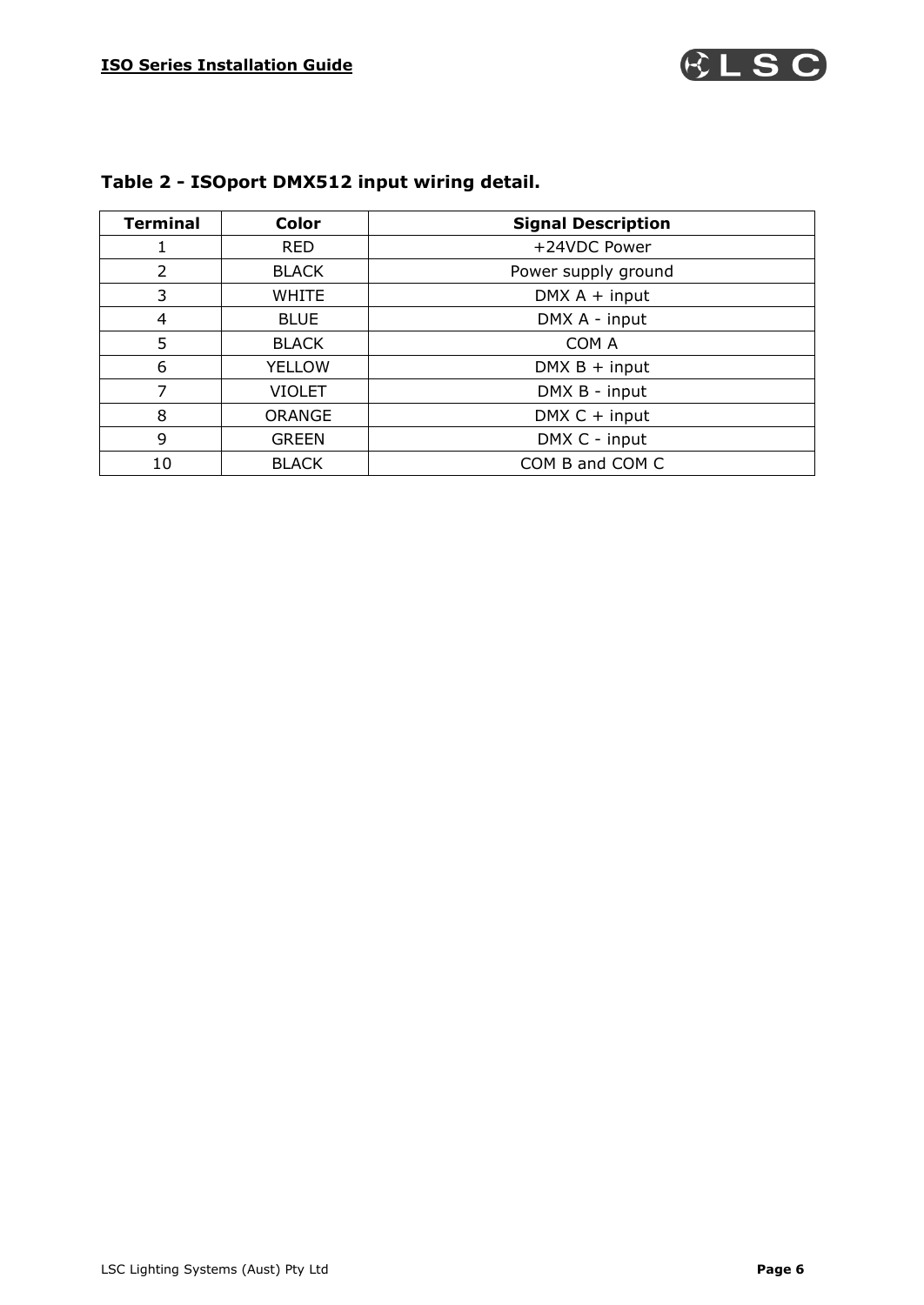

#### *2.4 ISOnode module*

Each **ISOnode** module is supplied inside a metal installation housing that contains the



internal electronics. The picture below shows a disassembled **ISOnode** module.

#### **ISOnode installation procedure.**

- 1. Remove the two screws located on the front panel.
- 2. Separate the front panel and associated electronics from the installation housing (as shown above).
- 3. Locate the installation housing in the desired location and secure it using the four mounting holes located at the back of the housing. Four conduit holes are provided in the installation housing.
- 4. Connect the DMX512 data and power input wiring to the screw terminal wiring strip as detailed in table 3 below.
- 5. Replace the front panel electronics into the metal housing and secure with the two screws.

| <b>Terminal</b> | <b>Color</b>  | <b>Signal Description</b> |
|-----------------|---------------|---------------------------|
|                 | <b>RED</b>    | +24VDC Power              |
| 2               | <b>BLACK</b>  | Power supply ground       |
| 3               | <b>WHITE</b>  | $DMX A + output$          |
| 4               | <b>BLUE</b>   | DMX A - output            |
| 5               | <b>BLACK</b>  | COM A                     |
| 6               | <b>YELLOW</b> | $DMX A + input$           |
|                 | VIOLET        | DMX A - input             |
| 8               | <b>ORANGE</b> | COM A                     |

Table 3 - Isonode DMX512 screw terminal wiring detail.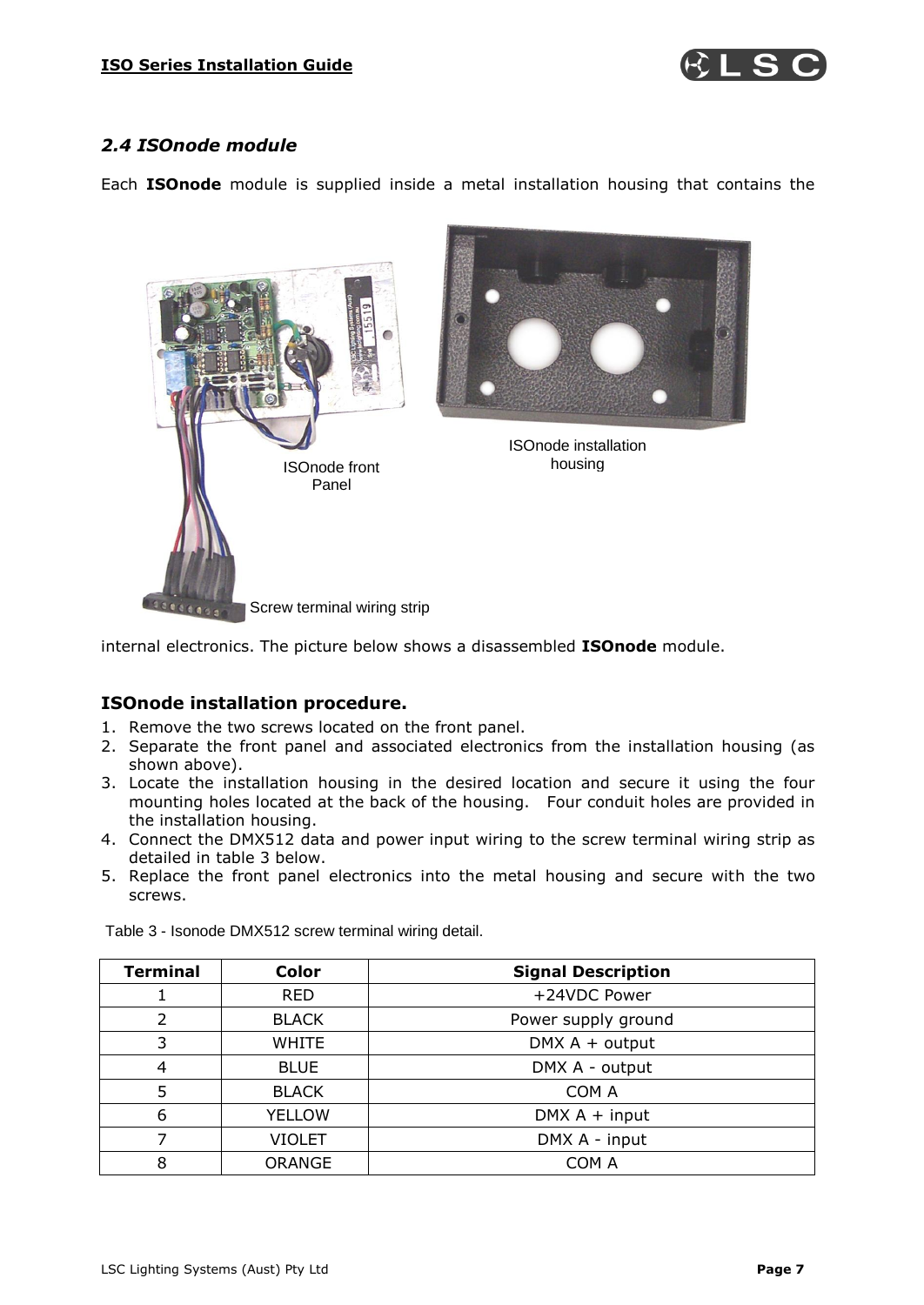

#### **3.0 Cable Selection**

The performance of any DMX network is directly related to the quality of cable chosen to convey the DMX information. DMX512 has a moderate data transmission rate of 250 Kbits/s, and therefore requires selection of a cable that does not significantly distort the signal or give rise to signal reflections.

Typical characteristics for a good DMX network cable include;

- Twisted pair with Nominal impedance of 100-120 ohms.  $\bullet$
- low capacitance.
- Fully encased with braid **and** foil shielding.
- Conforms to EIA 485 requirements.

When using a single cable to carry +24VDC power **and** DMX data, it is important to select a cable that has been specifically designed for this purpose. DMX data conductors should be internally shielded from the power conductors and the power conductors (+24V and Ground return) in the cable must also be suitably sized to carry the current from the **ISOpower**/s to all connected DMX devices.

Cables used with audio systems are **NOT** suitable for DMX512 networks as they typically have higher capacitance, incorrect characteristic impedance and minimal shielding. At DMX512 data rates this can cause bit time distortion and signal reflections/overshoot.

For further detailed information on DMX512 and cabling requirements, refer to

ANSI E1.11 – 2004 "Entertainment Technology – USITT DMX512-A Asynchronous Serial Digital DATA Transmission Standard for Controlling Lighting Equipment and Accessories".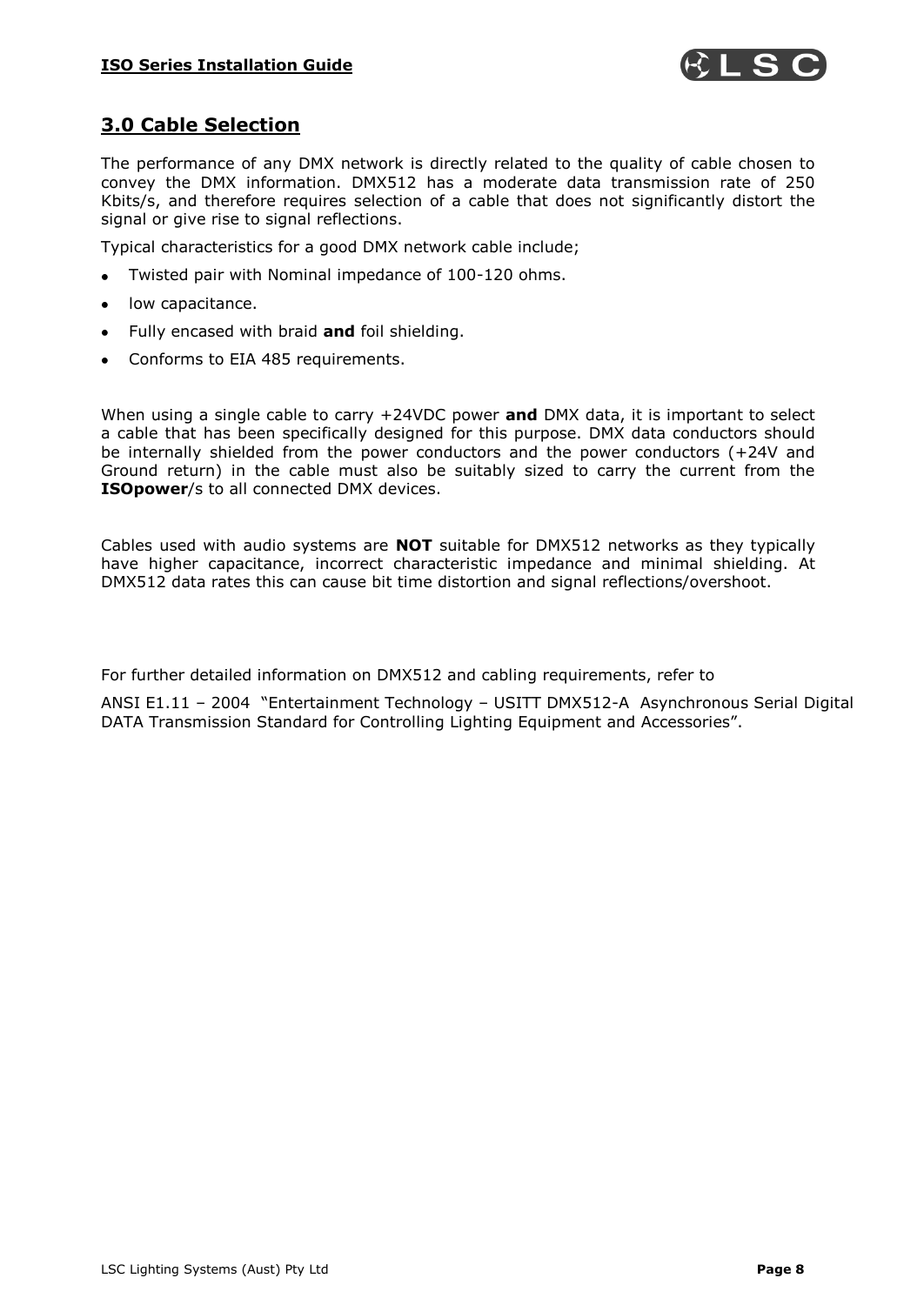

# **4.0 Specifications**

#### *4.1 ISOpower specifications*

| <b>ISOpower Model</b>              | <b>ISPR</b>  | <b>ISPW</b> |
|------------------------------------|--------------|-------------|
| Output voltage (Volts)             | 24           | 24          |
| Maximum output power (Watts)       | 150          | 60          |
| Universal Input power supply (VAC) | 85-264       | 85-264      |
| Auto Frequency Selection (Hz)      | 47-63Hz      | 47-63Hz     |
| CE and C-tick compliant            | Yes          | Yes         |
| Height (mm)                        | (2RU)<br>89  | 41          |
| Width (mm)                         | (19")<br>480 | 210         |
| Depth (mm)                         | 155          | 100         |
| Weight (kg)                        | 8            | 3           |

# *4.2 ISOport specifications*

| <b>ISOport Model</b>                       | <b>ISO1</b> | <b>ISO2</b> | <b>ISO3</b> |
|--------------------------------------------|-------------|-------------|-------------|
| Number of DMX512 output ports              | ı           | 2           | 3           |
| Output connector type                      | XLR 5 pin   | XLR 5 pin   | XLR 5 pin   |
| Galvanically isolated and buffered outputs | Yes         | Yes         | Yes         |
| Input voltage range (VDC) 24VDC nominal    | $12 - 30$   | $12 - 30$   | $12 - 30$   |
| Integrated input termination resistors     | Yes         | Yes         | Yes         |
| Integrated red power indicator             | Yes         | Yes         | Yes         |
| Integrated green data indicators per port  | Yes         | Yes         | Yes         |
| Power consumption (Watts) typically        | 2           | 3           | 4           |
| CE and C-tick compliant                    | Yes         | Yes         | Yes         |
| Height (mm)                                | 74          | 74          | 74          |
| Width (mm)                                 | 120         | 120         | 120         |
| Depth (mm)                                 | 80          | 80          | 80          |
| Weight (kg)                                |             |             |             |

## *4.3 ISOnode specifications*

| Input connector type                     | XLR 5 pin  |
|------------------------------------------|------------|
| Galvanically isolated and buffered input | Yes        |
| Input voltage range (VDC) 24VDC nominal  | $12 - 30$  |
| Integrated red power indicator           | Yes        |
| Integrated green upstream data indicator | Yes        |
| Integrated yellow node active indicator  | <b>Yes</b> |
| Power consumption (Watts) typically      | 2          |
| CE and C-tick compliant                  | Yes        |
| Height (mm)                              | 74         |
| Width (mm)                               | 120        |
| Depth (mm)                               | 80         |
| Weight (kg)                              |            |